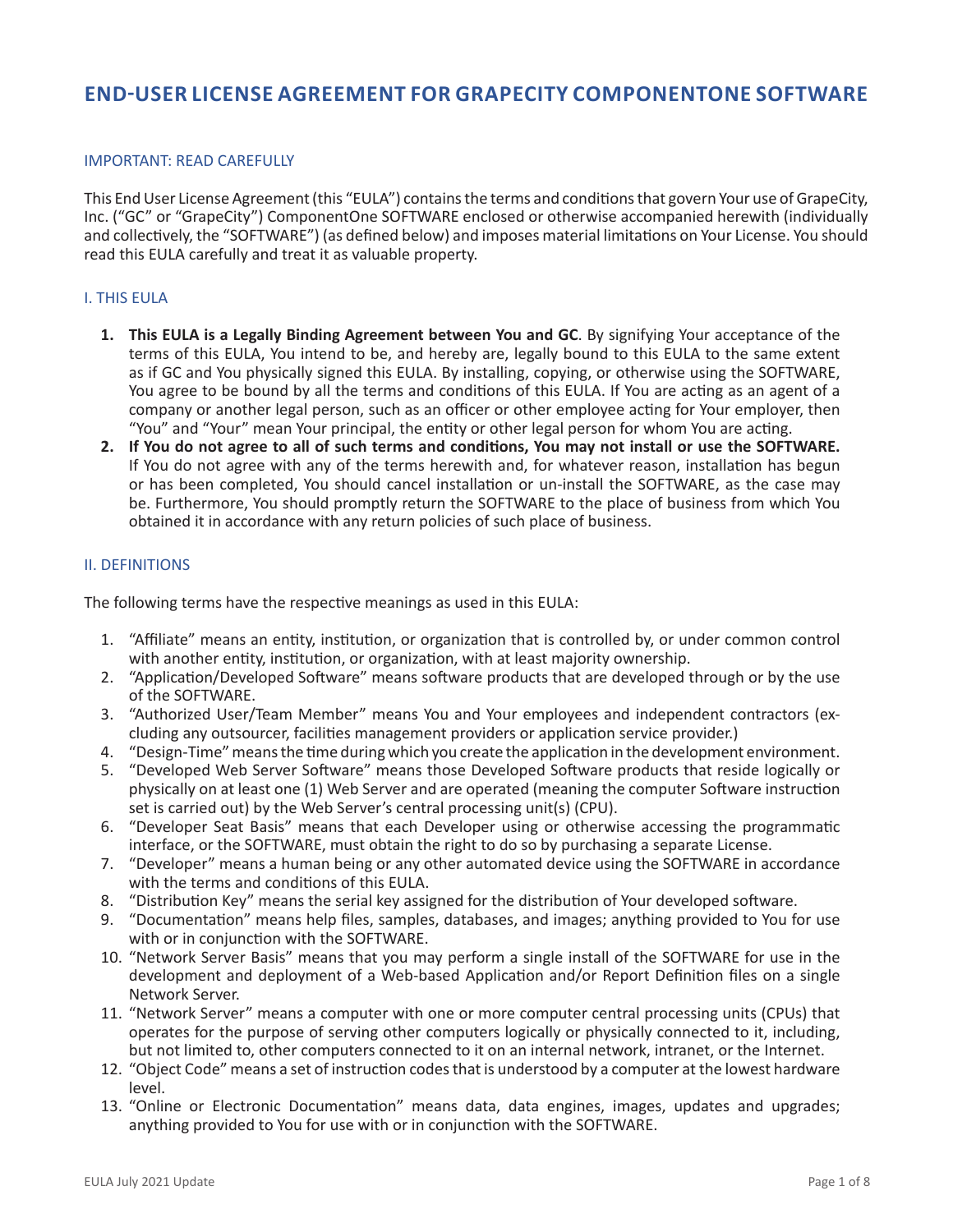- 14. "Open-Source Software" means open-source components embedded in the SOFTWARE and provided under the associated license terms, including, but not limited to, the BSD license, MIT License, and Apache License, which can be found in the LICENSE.txt file provided with the SOFTWARE.
- 15. "Redistributable Files" means the SOFTWARE files or other portions of the SOFTWARE that are provided by GC and are identified as such in the Documentation for distribution by You with the Developed Software.
- 16. "Resellers and Distributors" means a GrapeCity authorized partner.
- 17. "Runtime" means a time when You interact with the application the same way a user would. You can view the code, but you cannot change it.
- 18. "Serial Key" means a set of unique characters associated with the activation of the SOFTWARE.
- 19. "Site" means the single physical location that corresponds to a single physical mailing address of the server, where Your developed software resides.
- 20. "SOFTWARE" shall include, to the extent provided by GC, (1) any data, image or executable files, databases, data engines, computer software, or similar items customarily used or distributed with computer software products; (2) any revisions, updates and/or upgrades thereto; (3) anything in any form whatsoever intended to be used with or in conjunction therewith; and 4) any associated media, documentation (including physical, electronic and online), and printed materials (the "Documentation").
- 21. "Source Code" shall mean computer Software code or programs in human readable format, such as a printed listing of a program written in a high-level computer language. The term "Source Code" includes, but is not limited to, documents and materials in support of the development of the SOFTWARE, such as flow charts, pseudo code and program notes.
- 22. "Team" shall mean the development group comprised of five (5) or less developers who are licensed to use the SOFTWARE pursuant to the terms of this EULA.
- 23. "UPDATE" means a revision to the SOFTWARE or improvement to the functionality of the SOFTWARE and may contain new features or enhancements.
- 24. "UPGRADE" means a subsequent version of the SOFTWARE that GC designates as a new release and makes commercially available.
- 25. "Web Server" means a type of Network Server that serves other computers which are specifically connected to it through either an intranet or the Internet.

#### III. GRANT OF LICENSE AND LIMITATIONS

The following section applies to all individual software product types and versions referenced herein.

- **1. General Grant.** Subject to the terms and conditions of this EULA, You are hereby granted a limited, royalty-free, non-exclusive right to install and use the SOFTWARE in a manner consistent with its documentation and the license purchased by You.
	- **a. Standard Developer License**. This section applies only to a Standard Developer License. Subject to the terms and conditions of this EULA, You are granted a royalty-free license to use the SOFTWARE on a Developer Seat Basis for a perpetual term.

**License to Develop**. Subject to the terms and conditions of this EULA, You are licensed to perform an installation of the SOFTWARE for an unlimited use in designing, testing, and creating Developed Software by a single Developer on one or more computers, each with a single set of input devices, so long as (i) such computer/computers is/are used only by one (1) Developer at any given time and not concurrently and, (ii) the user is the Primary User to whom the license has been granted. If GC determines that the number of Developers using the SOFTWARE exceeds the number of Developer Licenses that You purchased, You shall immediately pay GC the applicable fees to add the additional seats.

**License to Distribute**. You are licensed to distribute Your Developed Software on a royalty-free basis at unlimited sites or deploy to the cloud, provided that the Developed Software incorporates the SOFTWARE as an integral part in a machine-language compiled format (customarily an ".exe", or ".dll", etc.).

The Developer License granted under this EULA may be limited to a specified number of days after You first install the SOFTWARE, unless You supply information required to activate Your licensed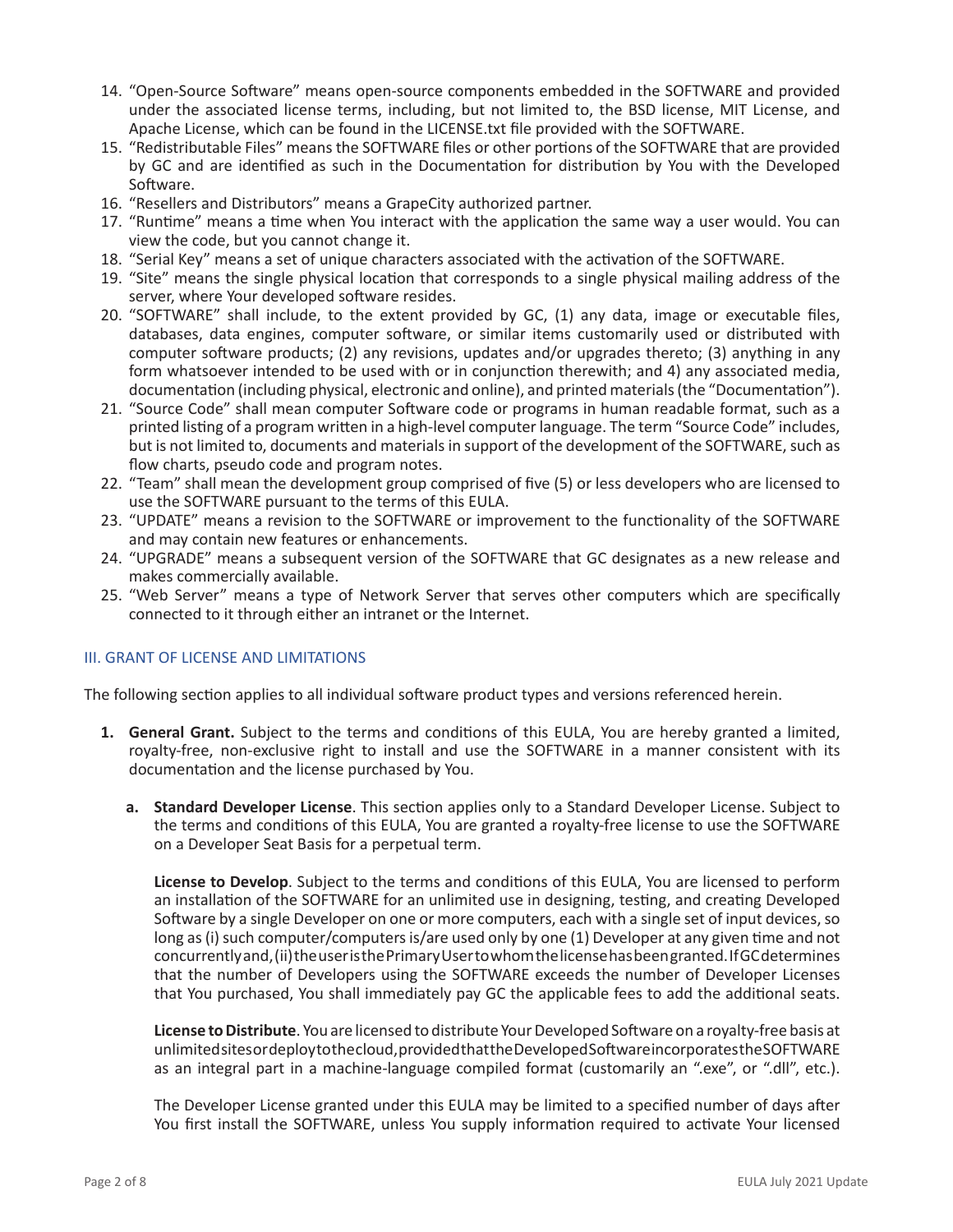copy, as the case may be, within the time and the manner described during the SOFTWARE setup sequence and/or in the dialog boxes appearing during use of the SOFTWARE.

The following limitations to your Standard Developer License shall apply:

- i. You are not licensed to install or use the SOFTWARE on a computer that is a network server or a computer at which the SOFTWARE is used by more than one (1) Developer.
- ii. You are not licensed to add or transfer the SOFTWARE serial number to the computer where the Developed Software is installed.
- iii. You may not share the component parts of the SOFTWARE licensed to You with other Developers, nor may You allow the use and/or installation of such components by other Developers.
- iv. You are not licensed to network the SOFTWARE, or any component part of it, where it is or may be used by more than one (1) Developer, unless You purchase an additional Developer License for each Developer.
- v. You must purchase an additional separate Developer License in order to add additional developer seats, whether the additional developers are accessing the SOFTWARE in a standalone environment or on a computer network.
- vi. Users of the Developed Software are not licensed to use the SOFTWARE or the Redistributable Files, directly or indirectly, for development purposes. In particular, if You create a control (or user control) using the SOFTWARE as a constituent control, You are not licensed to distribute the control You created with the SOFTWARE to users for development purposes.
- **b. Source Code Reference License.** This section applies only to a Source Code Reference License. Subject to the terms and conditions of this EULA, if You separately acquire a Source Code Reference License, You are licensed to use the Source Code.

You are hereby granted a license to use the Source Code solely for educational purposes and as supplementary documentation, so as to enable You to understand the operation of the SOFTWARE at a Source Code level. The Source Code is not routinely delivered with all versions of the SOFTWARE and software product types, and in such case a Source Code License must be purchased separately.

The following limitations to your Source Reference Code License shall apply:

- i. You expressly do not have, and are not granted, the right to use the Source Code to create any derivative works or to modify the SOFTWARE or its Source Code in any way.
- ii. Under no circumstances may the Source Code or any portion thereof be distributed, disclosed, or otherwise made available to any third party outside of Your organization.
- iii. GC shall retain all right, title and interest in and to the licensed Source Code, and all GC updates, modifications, or enhancements thereof. Nothing herein shall be deemed to transfer any ownership or title rights in and to the licensed Source Code from GC to You.
- iv. THE SOURCE CODE IS PROVIDED TO YOU AS IS. GC DOES NOT AND SHALL NOT PROVIDE YOU WITH ANY TECHNICAL SUPPORT, OR ANY AUTOMATIC UPDATES OR UPGRADES FOR YOUR SOURCE CODE LICENSE.

**Confidentiality**. You acknowledge and agree that the Source Code is confidential property of GC and that it contains valuable and proprietary trade secrets of GC. You agree to make any and all commercially reasonable efforts to protect the confidentiality of the Source Code; and that such Source Code will only be disclosed to those within Your organization with a clear and definite need to know, and that such individuals will be bound by terms of confidentiality that are no less in scope than those applicable to Your own confidential materials. By disclosing the Source Code to an individual within Your organization, You assume any and all civil, financial and/or criminal responsibilities for all uses, or misuses, of the Source Code by any such employee, officer, representative, contractor or other third party.

**c. Source Code Modification License.** This section applies only to a Source Code Modification License. Subject to the terms and conditions of this EULA, if You separately acquire a Source Code Modification License, You are licensed to use the Source Code.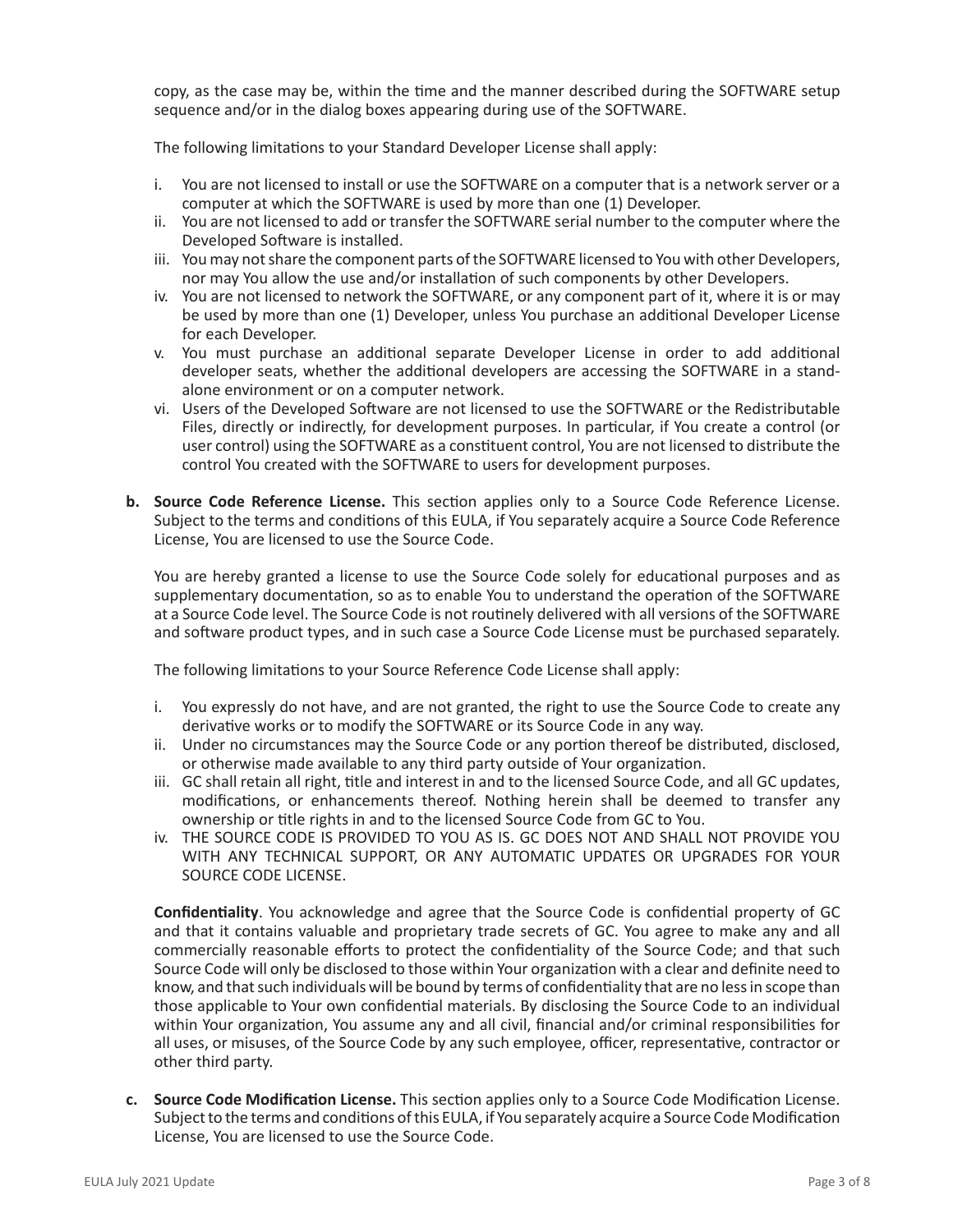You are hereby granted a license to use the Source Code with right to create any derivative works and/or modify the SOFTWARE or its Source Code. The Source Code is not routinely delivered with all versions of the SOFTWARE and software product types, and in such case a Source Code License must be purchased separately.

The following limitations to your Source Code Modification License shall apply:

- i. You expressly do not have, and are not granted, the right to repackage or resell competing components using the Source Code.
- ii. Under no circumstances may the Source Code or any portion thereof be distributed, disclosed, or otherwise made available to any third party outside of Your organization.
- iii. GC shall retain all right, title and interest in and to the Source Code, and all GC updates, modifications, or enhancements thereof. Nothing herein shall be deemed to transfer any ownership or title rights in and to the licensed Source Code from GC to You.
- iv. THE SOURCE CODE IS PROVIDED TO YOU AS IS. GC DOES NOT AND SHALL NOT PROVIDE YOU WITH ANY TECHNICAL SUPPORT, OR ANY AUTOMATIC UPDATES OR UPGRADES FOR YOUR SOURCE CODE LICENSE.

**Confidentiality**. You acknowledge and agree that the Source Code is confidential property of GC and that it contains valuable and proprietary trade secrets of GC. You agree to make any and all commercially reasonable efforts to protect the confidentiality of the Source Code; and that such Source Code will only be disclosed to those within Your organization with a clear and definite need to know, and that such individuals will be bound by terms of confidentiality that are no less in scope than those applicable to Your own confidential materials. By disclosing the Source Code to an individual within Your organization, You assume any and all civil, financial and/or criminal responsibilities for all uses, or misuses, of the Source Code by any such employee, officer, representative, contractor or other third party.

- **2. LICENSE PROHIBITED USE**. Subject to the terms and conditions of this EULA, You are hereby expressly prohibited from the use of the SOFTWARE in the following manner:
	- **i.** You may not distribute, bundle, wrap or subclass the SOFTWARE as Developed Software which, when used in a "design-time" development environment, exposes the programmatic interface of the SOFTWARE.
	- **ii.** You may not enter into any outsourcing agreements or by any other means allow a third party to either install or execute the SOFTWARE on any computer outside of Your business or on any networks without GC's prior written consent.
	- **iii.** In all cases, (a) You may not use GC's name, logo, or trademarks to market Your Developed Software without the express written consent of GC; (b) You agree to indemnify, hold harmless, and defend GC, its suppliers and resellers, from and against any claims or lawsuits, including attorney's fees that may arise from the use or distribution of Your Developed Software; (c) You may use the SOFTWARE only to create Developed Software that is significantly different than the SOFTWARE.
	- **iv.** GrapeCity might require proof of compliance regarding Your use of the SOFTWARE with the terms of this EULA.
- **3. Specific Product Limitations**. Notwithstanding anything in this EULA to the contrary, if Your License is for the use of the following software products the below conditions shall apply:
	- **i. VSView Reporting Edition (ActiveX)***.* VSView Reporting Edition includes at least one (1) executable file listed as "VSRptX.exe" (where X indicates the version number i.e. 7, 8, etc.), known as the "Designer." The file "VSRptX.exe", or any upgrade or future versions of the Designer, are subject to the restrictions set forth in this EULA and may not be distributed with Your Developed Software or in any other way.
	- ii. Wijmo. Subject to the terms and conditions of the Wijmo EULA. See (https://www.grapecity. com/wijmo/licensing).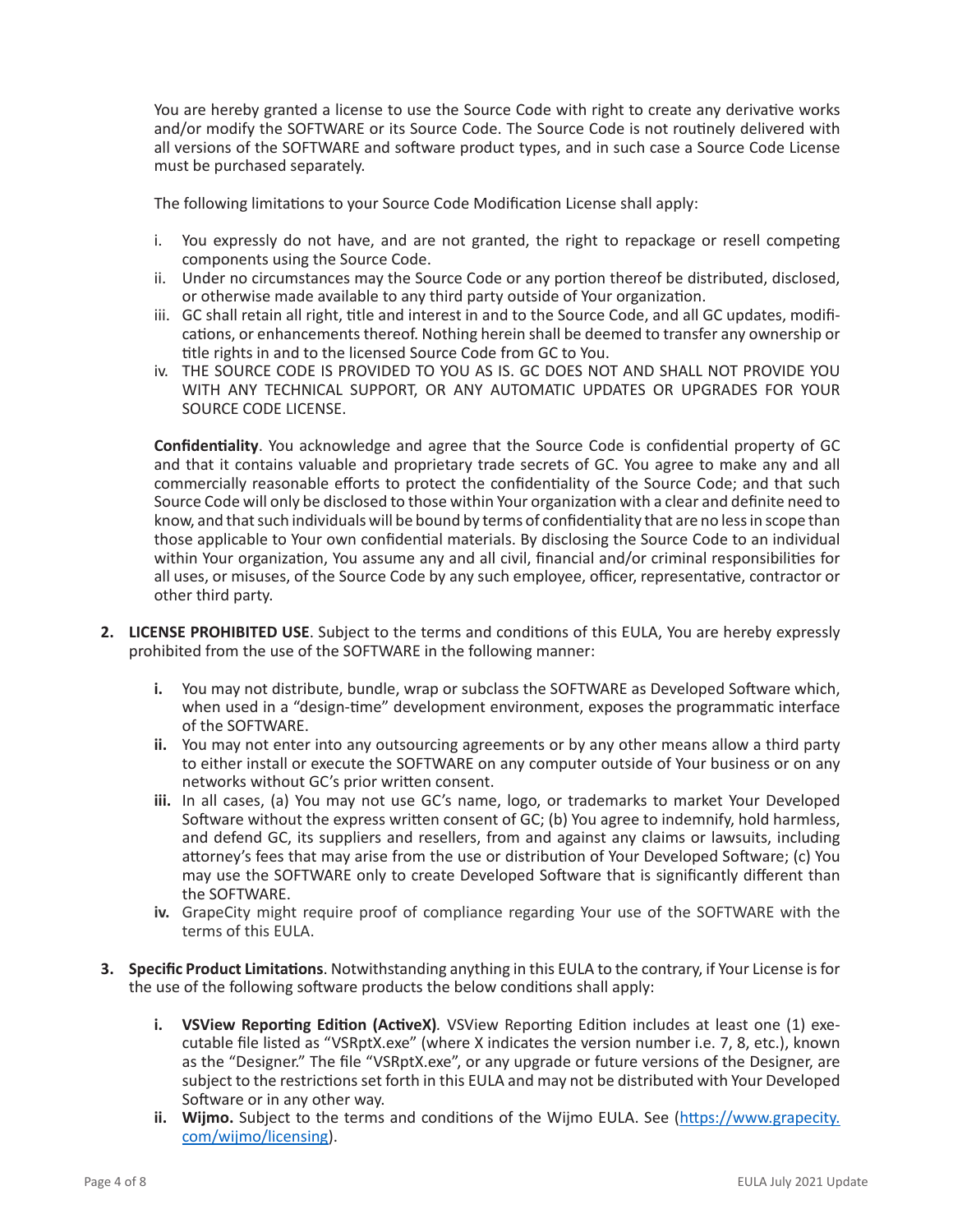- **4. Evaluation and/or Trial License.** If you are using an "evaluation or trial license" or similar version, specifically designated as such by GC on its website or otherwise, then the Licenses are limited as follows:
	- **i.** You are licensed to use the SOFTWARE for a period of thirty (30) days counted from the day of installation **("Evaluation Period")**;
	- **ii.** Upon completion of the Evaluation Period, You shall either (i) delete the SOFTWARE from the computer containing the installation, or You may (ii) obtain a paid license of the SOFTWARE from GC or any of its resellers or distributors; andAny Software developed with the Evaluation License may not be distributed or used for any commercial purpose.
- **5. SERIAL KEY**. Notwithstanding anything in this EULA to the contrary, along with Your license, You will be issued a unique serial number (the "Serial Key") for the activation of the SOFTWARE.

The Serial Number is subject to the restrictions set forth in this EULA and may not be disclosed or distributed either with Your Developed Software or in any other way. The disclosure or distribution of the Serial Number constitutes a breach of this EULA, the effect of which shall be the immediate termination and revocation of all the rights granted herein.

**6. PRODUCT ACTIVATION**. Product activation is based on the exchange of information between Your computer and GC. None of this information contains personally identifiable information nor can it be used to identify any personal information about You or any information You store in Your computer.

You may need to activate the Licensed SOFTWARE through the use of the Internet, email or telephone; toll charges may apply. You may need to re-activate the Licensed SOFTWARE if You modify Your computer hardware or if You have installed it on a different computer; in some cases, the number of activations allowed may be limited and You will have to contact GC for clearance.

**YOU ACKNOWLEDGE AND UNDERSTAND THAT THERE ARE TECHNOLOGICAL MEASURES IN THE SOFTWARE THAT ARE DESIGNED TO ENSURE YOU DO NOT EXCEED YOUR LIMITED NUMBER OF ACTIVATIONS AND/OR INSTALLATIONS AUTHORIZED FOR YOUR PAID LICENSE IN EFFORT TO PREVENT UNLICENSED OR ILLEGAL USE OF THE SOFTWARE. NONE OF THIS INFORMATION CONTAINS PERSONALLY IDENTIFIABLE INFORMATION NOR CAN IT BE USED TO IDENTIFY ANY PERSONAL INFORMATION ABOUT YOU OR ANY INFORMATION YOU STORE IN YOUR COMPUTER. YOU AGREE THAT GC MAY USE SUCH MEASURES AND YOU AGREE TO FOLLOW ANY REQUIREMENTS REGARDING SUCH TECHNOLOGICAL MEASURES. YOU ACKNOWLEDGE AND AGREE THAT THE SOFTWARE WILL CEASE TO FUNCTION UNLESS AND UNTIL YOU ACTIVATE THE APPLICABLE SOFTWARE SERIAL NUMBER.**

**7. ENCRYPTION**. To protect our customer's privacy, our product integrity and our digital rights, the SOFTWARE uses various encryption techniques in our products and services. These techniques may include protocols such as, but not limited to, SSH, SSL, TLS, and HTTPS as well Microsoft Strong Naming and Authenticode signatures of our products. Additionally, standard and proprietary encryption algorithms may be used for licensing and to aid the preservation of our digital rights.

While the SOFTWARE may present, store and/or transmit data when used in applications, these products do not provide encryption algorithms for storage or transmission of such application data.

#### IV. FEES

You agree to pay all fees required to obtain a License to use the SOFTWARE. Unless otherwise agreed in writing, You shall promptly pay all fees required for Your License. GC reserves the right to terminate this EULA and Your License, upon Your failure to pay all fees required. If additional licenses are required for the use of the SOFTWARE, You agree to pay the additional fees required.

V. RETURN POLICY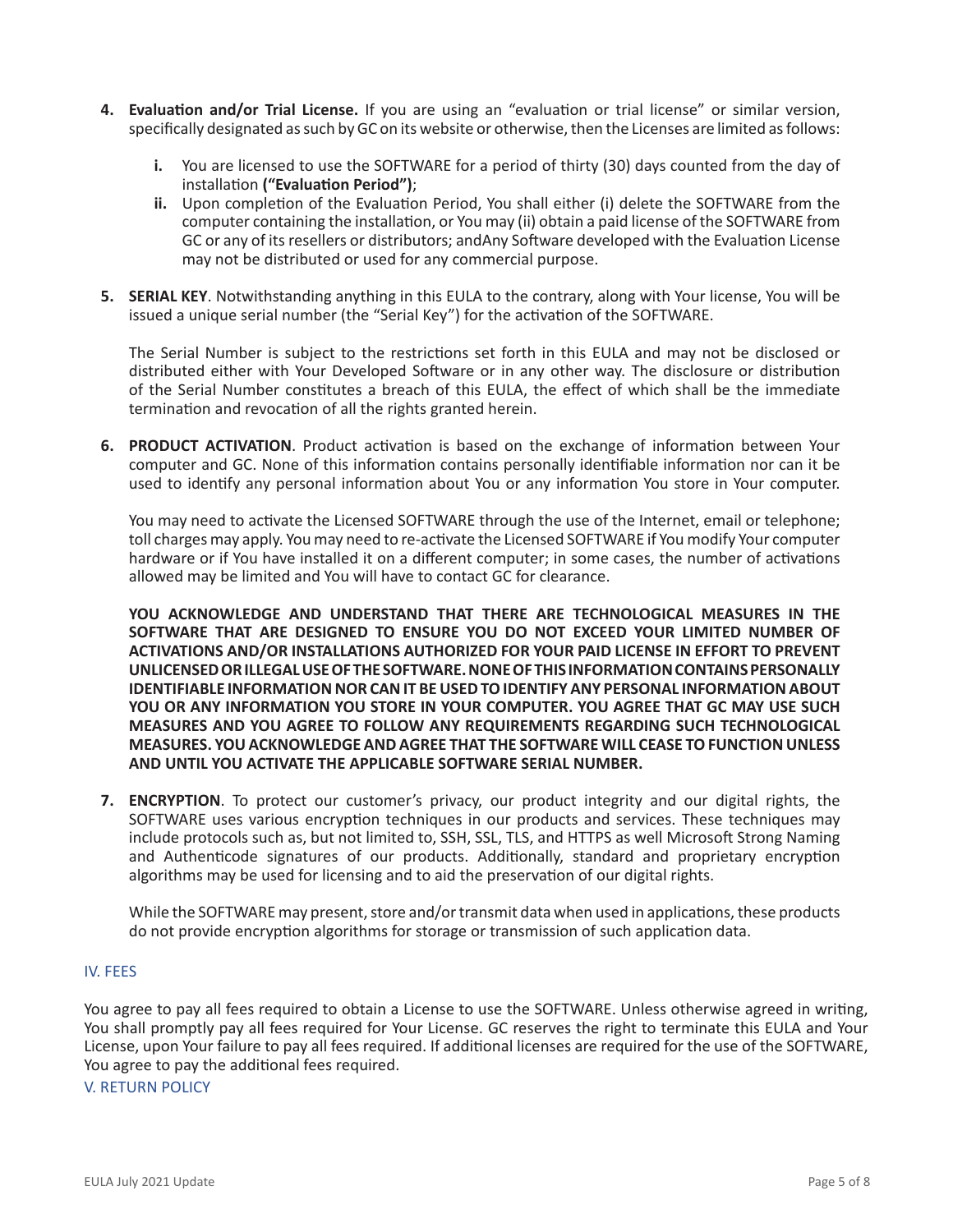The return option to GC is only available to the original purchaser of the unused SOFTWARE. To return the SOFTWARE directly to GC, You must first request to return the SOFTWARE within thirty (30) days from the date of purchase. Secondly, you must receive a Return Authorization Number from GC and return to GC the SOFTWARE purchased. All source code sales are final. Due to the nature of Source Code sales GrapeCity return policies do not apply.

To return the SOFTWARE to your reseller/or distributor, You must comply with the return policies of Your supplier as You agreed at the point of purchase. If the place of business from which You purchased the SOFTWARE does not honor a full refund for a period of thirty (30) days from the date of purchase, You may then return the SOFTWARE directly to GC for a refund, provided that such return is authorized within the same thirty (30) day time period.

# VI. INTELLECTUAL PROPERTY

- **1. Copyright**. You agree that all right, title, and interest in and to the SOFTWARE (including, but not limited to, any images, photographs, animations, video, audio, music, text, and "applets" incorporated into the SOFTWARE), and any copies of the SOFTWARE, and any copyrights and other intellectual properties therein or related thereto are owned exclusively by GC, except to the limited extent that GC may be the rightful license holder of certain third-party technologies incorporated into the SOFTWARE. The SOFTWARE is protected by copyright laws and international treaty provisions. The SOFTWARE is licensed to You, not sold to You. GC reserves all rights not otherwise expressly and specifically granted to You in this EULA.
- **2. Backups**. You may make a copy of the SOFTWARE solely for backup or archival purposes. Notwithstanding the foregoing, You may not copy the printed Documentation.
- **3. General Limitations**. You may not reverse engineer, decompile, or disassemble the SOFTWARE or any of its constituents, except and only to the extent that applicable law expressly permits such activity notwithstanding this limitation.
- **4. SOFTWARE Transfers.** You may not rent or lease the SOFTWARE. You may permanently transfer all of Your rights under the EULA, provided that You retain no copies, that You transfer all the SOFTWARE (including all component parts, the media and printed materials, any updates, upgrades, this EULA and, if applicable, the Certificate of Authenticity), and that the transferee agrees to be bound by the terms of this EULA. If the SOFTWARE is an update or upgrade, any transfer must include all prior versions of the SOFTWARE.

# VII. EXPORT RESTRICTIONS

You acknowledge that the SOFTWARE is of U.S. origin. You acknowledge that the license and distribution of the SOFTWARE is subject to the export control laws and regulations of the United States of America, and any amendments thereof, which restrict exports and re-exports of the SOFTWARE, technical data, and direct products of technical data, including services and Developed Software. You agree that You will not export or re-export the SOFTWARE or any Developed Software, or any information, documentation and/or printed materials related thereto, directly or indirectly, without first obtaining permission to do so as required from the United States of America Department of Commerce's Bureau of Industry and Security ("BIS"), or other appropriate governmental agencies, to any countries, end-users, or for any end-uses that are restricted by U.S. export laws and regulations, and any amendments thereof, which include, but are not limited to: Restricted Countries, Restricted End-Users, and Restricted End-Uses.

These restrictions change from time to time. You represent and warrant that neither the BIS nor any other United States federal agency has suspended, revoked, or denied Your export privileges. GC acknowledges that it shall use reasonable efforts to supply You with all reasonably necessary information regarding the SOFTWARE and its business to enable You to fully comply with the provisions of this Section. If You have any questions regarding Your obligations under the United States of America export regulations, You should contact the Bureau of Industry and Security, United States Department of Commerce, Exporter Counseling Division, Washington DC. U.S.A. (202) 482- 4811, http://www.bis.doc.gov.

# **U.S. Government Restricted Rights.** The SOFTWARE and documentation are provided with RESTRICTED RIGHTS.

You will comply with any requirements of the Government to obtain such RESTRICTED RIGHTS protection, including without limitation, the placement of any restrictive legends on the SOFTWARE, and any license agreement used in connection with the distribution of the SOFTWARE. The manufacturer is GrapeCity, Inc., 211 North Whitfield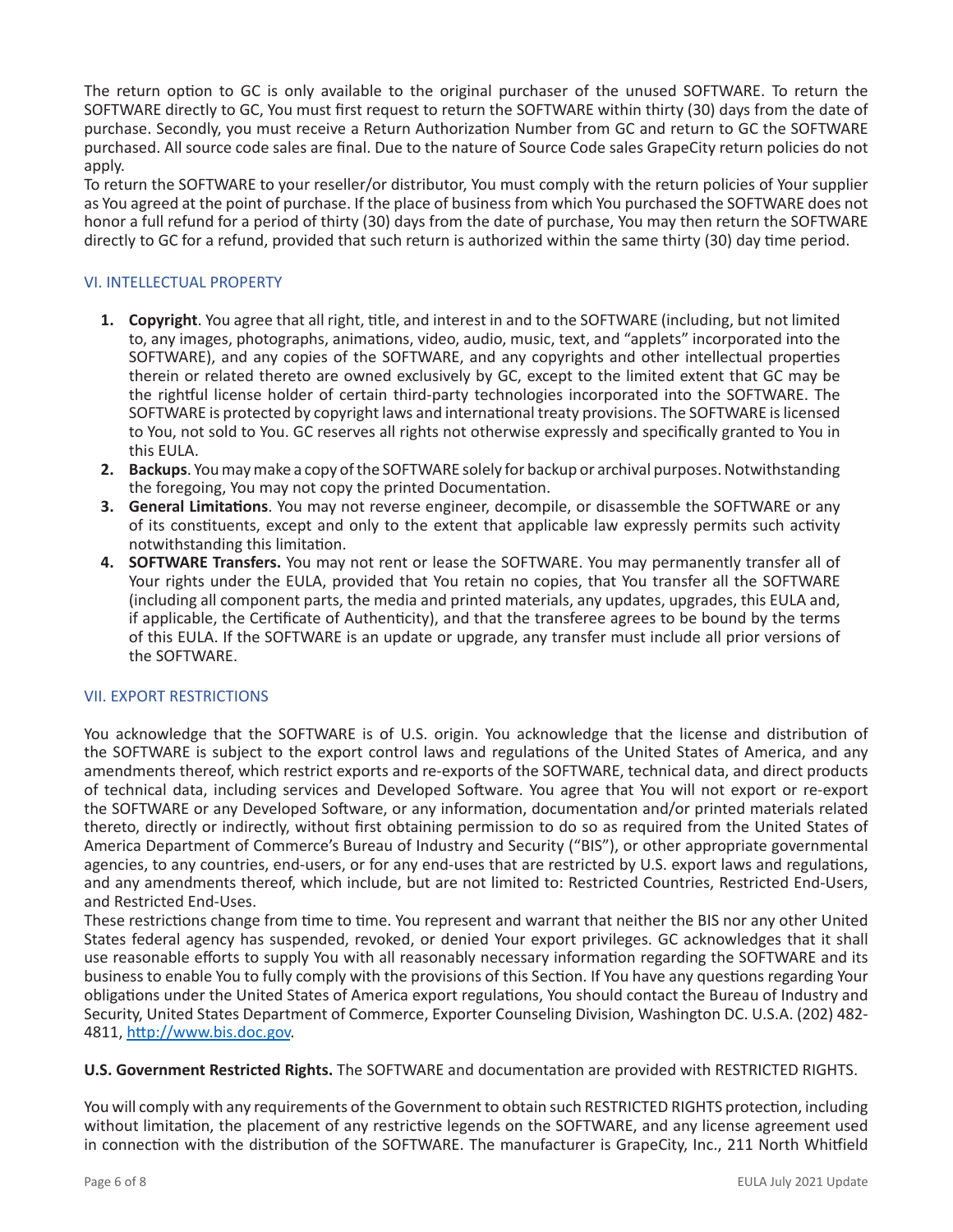Street, Seventh Floor, Pittsburgh, PA 15206 USA. For solicitations issued by the Government, on or after December 1, 1995, and the Department of Defense, on or after September 29, 1995, the only rights provided in the SOFTWARE and documentation provided herein shall be those contained in this EULA. Under no circumstances shall GC be obligated to comply with any Governmental requirements regarding the submission of or the request for exemption from submission of cost or pricing data or cost accounting requirements. For any distribution of the SOFTWARE that would require compliance by GC with the Government's requirements relating to cost or pricing data or cost accounting requirements, You must obtain an appropriate waiver or exemption from such requirements for the benefit of GC from the appropriate Government authority before the distribution and/or license of the SOFTWARE to the Government.

### VIII. WARRANTIES AND REMEDIES

**1. Limited Warranty.** GC warrants that: (i) it has the full power to enter into this Agreement and grant the license rights set forth herein; (ii) it has not granted and will not grant any rights in the SOFTWARE to any third party which grant is inconsistent with the rights granted to You in this Agreement; and (iii) the SOFTWARE does not and will not infringe any trade secret, copyright, trademark or other proprietary right held by any third party and does not infringe any patent held by any third party. EXCEPT AS OTHERWISE PROVIDED IN THE PRECEDING SENTENCE, AND TO THE MAXIMUM EXTENT PERMITTED BY APPLICABLE LAW, GC EXPRESSLY DISCLAIMS ANY WARRANTY FOR THE SOFTWARE, DOCUMENTATION, AND ANYTHING ELSE PROVIDED BY GC HEREBY AND GC PROVIDES THE SAME IN "AS IS" CONDITION WITHOUT WARRANTY OF ANY KIND, EITHER EXPRESS OR IMPLIED, INCLUDING, WITHOUT LIMITATION, THE IMPLIED WARRANTIES OF MERCHANTABILITY OR FITNESS FOR A PARTICULAR PURPOSE. THE ENTIRE RISK ARISING OUT OF USE OR PERFORMANCE OF THE SOFTWARE AND DOCUMENTATION REMAINS WITH YOU. THIS LIMITED WARRANTY GIVES YOU SPECIFIC LEGAL RIGHTS. YOU MAY HAVE OTHERS WHICH VARY FROM STATE TO STATE.

GC HEREBY REPRESENTS THAT THE SOFTWARE LICENSED HEREWITH IS ONLY INTENDED TO RUN AND OPERATE IN ACCORDANCE WITH ITS DOCUMENTATION. MOREOVER, GC REPRESENTS THAT THE VISUAL BASIC SOFTWARE COMPONENTS ARE INTENDED TO RUN AND OPERATE IN THE MICROSOFT VISUAL STUDIO DEVELOPMENT ENVIRONMENT, WHICH IS THE DEVELOPMENT ENVIRONMENT FOR WHICH GC PROVIDES TECHNICAL SUPPORT. NOTWITHSTANDING THE FOREGOING, WHILE THE SOFTWARE MAY RUN AND OPERATE CONSISTENTLY WITH ITS DOCUMENTATION IN OTHER CONTAINERS OR DEVELOPMENT ENVIRONMENTS, WHETHER AS A STAND-ALONE SOFTWARE LIBRARY OR AS A NESTED CONSTITUENT OF A CONTROL OR APPLICATION, GC EXPRESSLY MAKES NO SUCH REPRESENTATION. DEVELOPMENT ENVIRONMENTS, APPLICATIONS AND/OR CONTAINERS OTHER THAN MICROSOFT VISUAL STUDIO ARE DEEMED TO BE NON-STANDARD CONTAINERS FOR WHICH DIFFERENT LICENSING TERMS MAY APPLY. SUCH LICENSING TERMS ARE NOT INCLUDED IN THIS EULA AND MAY BE OBTAINED BY CONTACTING GC DIRECTLY. THIS LIMITED WARRANTY SHALL BE VOID AND NULL IF FAILURE OF THE SOFTWARE TO PERFORM SUBSTANTIALLY AS DESCRIBED IN ITS DOCUMENTATION HAS RESULTED FROM AN ACCIDENT, OR THE ABUSE OR MISAPPLICATION OF THE SOFTWARE.

**2. Limited Remedy.** GC PROVIDES NO REMEDIES OR WARRANTIES OF THE APPLICATION CODE, REDISTRIBUTABLE FILES, TRIAL VERSION, AND THE NOT FOR RESALE VERSION OF THE SOFTWARE. ANY SAMPLE APPLICATION CODE, TRIAL VERSION AND THE NOT FOR RESALE VERSION OF THE SOFTWARE ARE PROVIDED "AS IS."GC's entire liability and Your exclusive remedy under this EULA shall be, at GC's sole option, either (a) return of the price paid for the SOFTWARE; (b) repair the SOFTWARE through updates distributed online or otherwise in GC's discretion; or (c) replace the SOFTWARE with SOFTWARE that substantially performs as described in the SOFTWARE documentation, provided that You return the SOFTWARE in the same manner as provided in Section I.2 for the return of the SOFTWARE for non-acceptance of this EULA. Any media for any repaired or replacement SOFTWARE will be warranted for the remainder of the original warranty period or for thirty (30) days, whichever is the longer period. THESE REMEDIES ARE NOT AVAILABLE OUTSIDE OF THE UNITED STATES OF AMERICA. TO THE MAXIMUM EXTENT PERMITTED BY APPLICABLE LAW, IN NO EVENT SHALL GC BE LIABLE FOR ANY DAMAGES WHATSOEVER (INCLUDING, WITHOUT LIMITATION, DAMAGES FOR LOSS OF BUSINESS PROFIT, BUSINESS INTERRUPTION, LOSS OF BUSINESS INFORMATION, OR ANY OTHER PECUNIARY LOSS) ARISING OUT OF THE USE OR INABILITY TO USE THE SOFTWARE, EVEN IF GC HAS BEEN ADVISED OF THE POSSIBILITY OF SUCH DAMAGES. BECAUSE SOME STATES/JURISDICTIONS DO NOT ALLOW THE EXCLUSION OR LIMITATION OF LIABILITY FOR CONSEQUENTIAL OR INCIDENTAL DAMAGES IN CERTAIN